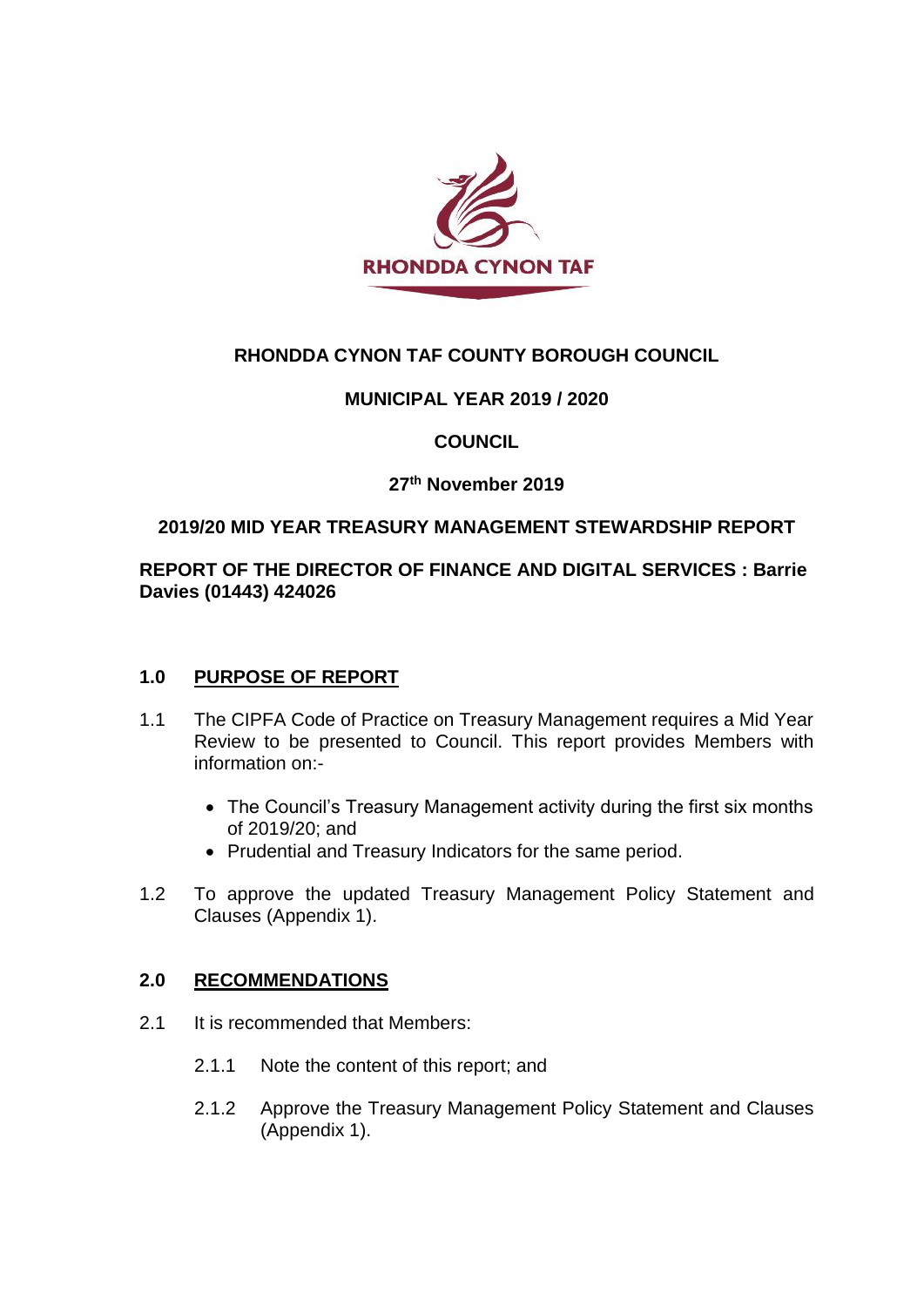# **3.0 INTRODUCTION**

- 3.1 This report meets the requirements of both the CIPFA Code of Practice on Treasury Management and the CIPFA Prudential Code for Capital Finance in Local Authorities.
- 3.2 The Treasury Management function operates within the Treasury Management Strategy and Capital Strategy, both approved by Council on the 27<sup>th</sup> March 2019.
- 3.3 Treasury Management is defined as: *"The management of the organisation's borrowing, investments and cash flows, its banking, money market and capital market transactions; the effective control of the risks associated with those activities; and the pursuit of optimum performance consistent with those risks."*
- 3.4 The Council sets a balanced budget to ensure that all planned expenditure is financed by various sources of income / reserves. Treasury Management is concerned with monitoring the cash flows of such income and expenditure and planning investments and borrowing prudently.
- 3.5 This report includes the following areas of treasury activity during the first six months of 2019/20:
	- Economic background;
	- Borrowing activity and results;
	- Estimated and actual treasury position, treasury management and prudential indicators; and
	- Investment strategy, activity and results.

# **4.0 ECONOMIC BACKGROUND**

# 4.1 General Economic Background

- 4.2 The Council's investment income is subject to changes in short term interest rates. The level of the Bank Base Rate or 'Bank Rate' is one of the main determinants of the rate of interest the Council receives on its short-term investments. The Bank of England Monetary Policy Committee has maintained the Bank Rate at 0.75% throughout this financial year to date and, in its August 2019 Inflation Report, noted that the outlook for global growth has deteriorated a little, impacted by trade tensions between the US and China. The August Report also confirmed that the UK economic outlook would continue to depend significantly on the nature and timing of its withdrawal from the European Union.
- 4.3 In line with the outlook set out above, the UK economy has displayed a slowdown in growth, with the Office for National Statistics reporting a Quarter 2 growth rate of -0.2%. The latest statistics for the three months to August 2019 shows the unemployment rate at 3.9%, lower than a year earlier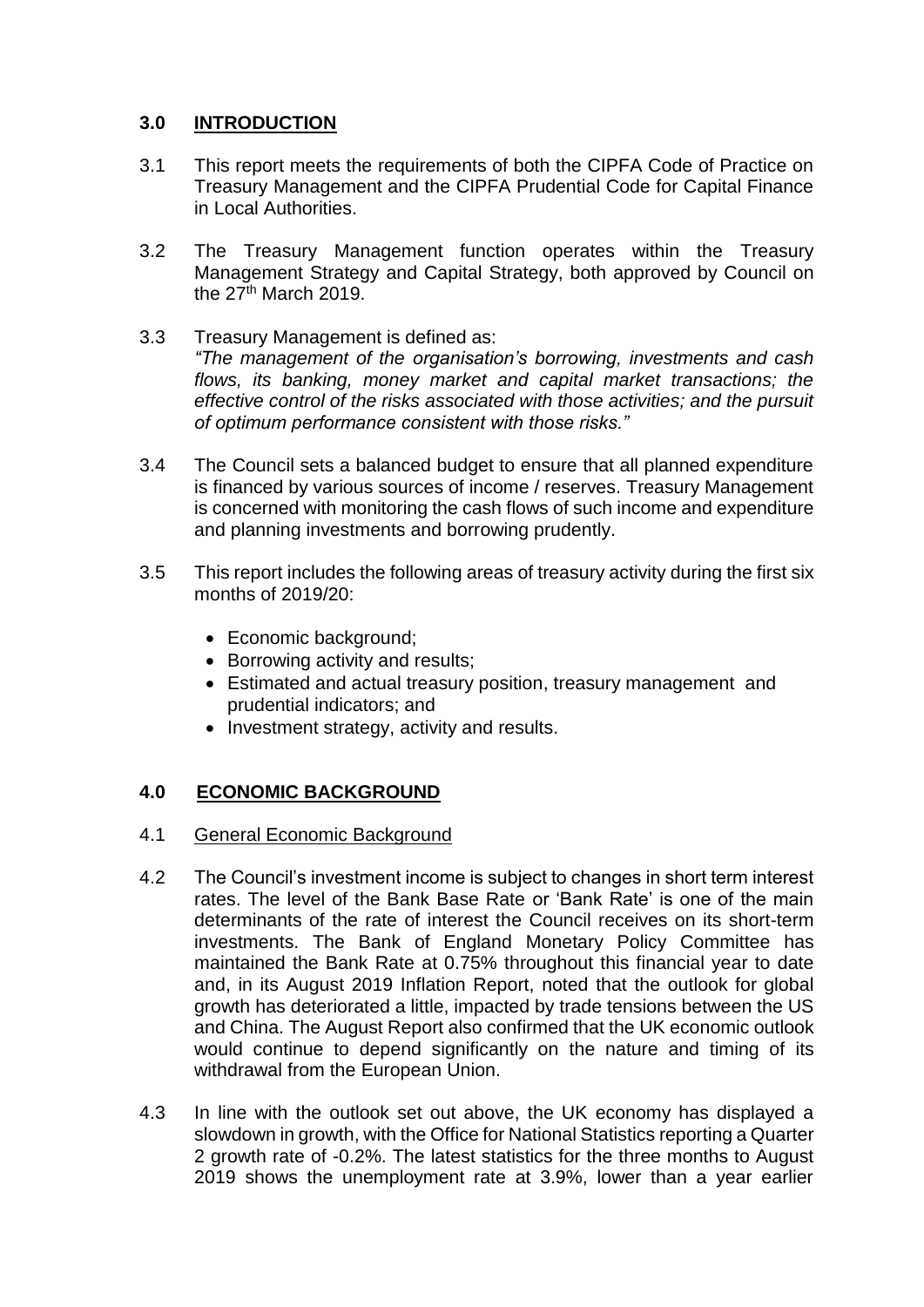(4.0%). Real wages (that is, after allowing for inflation), excluding bonuses increased by 2.0% during the year to August 2019.

- 4.4 The Consumer Price Index (CPI) fell to 1.7% in August 2019, from 2.0% in July 2019, and remained at 1.7% for September 2019. This rate is below the Bank of England's target of 2%.
- 4.5 The majority of the Council's borrowing is from the PWLB (Public Works Loans Board). Long-term borrowing rates are influenced by gilt yields and, in the first six months of this financial year, the cost of borrowing from PWLB had fallen to record lows. However, on 9<sup>th</sup> October 2019 HM Treasury raised PWLB interest rates by 1%, to restore interest rates to levels available in 2018, with the higher rate to apply to all new loans from this date.
- 4.6 PWLB maturity rates (certainty rate) during the first half of the financial year were as follows:

|         | 5 years | 10 years | 20 years | 50 years |
|---------|---------|----------|----------|----------|
| Average | 1.38%   | 1.66%    | 2.15%    | 2.07%    |
| Highest | 1.76%   | 2.10%    | 2.53%    | 2.41%    |
| ∟owest  | 1.00%   | 1.15%    | 1.66%    | 1.57%    |

4.7 Estimates of future rates are as follows:

l

|                                   | <b>Base</b><br>Rate | <b>PWLB Maturity Rates</b> |          |          |          |
|-----------------------------------|---------------------|----------------------------|----------|----------|----------|
|                                   |                     | 5 years                    | 10 years | 20 years | 50 years |
| 2019/20<br>(Act<br>6 mth Average) | 0.75%               | 1.38%                      | 1.66%    | 2.15%    | 2.07%    |
| 31/03/201                         | 0.75%               | 2.20%                      | 2.35%    | 2.80%    | 2.75%    |
| 31/03/211                         | 0.75%               | 2.30%                      | 2.55%    | 2.95%    | 2.90%    |

#### **5.0 REGULATORY AND CODE OF PRACTICE UPDATES**

5.1 In September 2019, Welsh Government issued a consultation on the statutory guidance on Local Government investments. The Welsh Government recognises that local authorities will hold investments for different purposes and therefore the proposed revised regulations make a distinction between investments held for treasury management purposes and those held for commercial purposes. The definition of investments is widened to include "all of the financial and non-financial assets a local authority has invested money into primarily or partially for the purpose of generating a surplus including investment property". The revised guidance would be effective from April 2020.

<sup>1</sup> PWLB Maturity Rates (31/3/20 and 31/3/21) – includes the PWLB interest rate increase that was effective from 9<sup>th</sup> October 2019.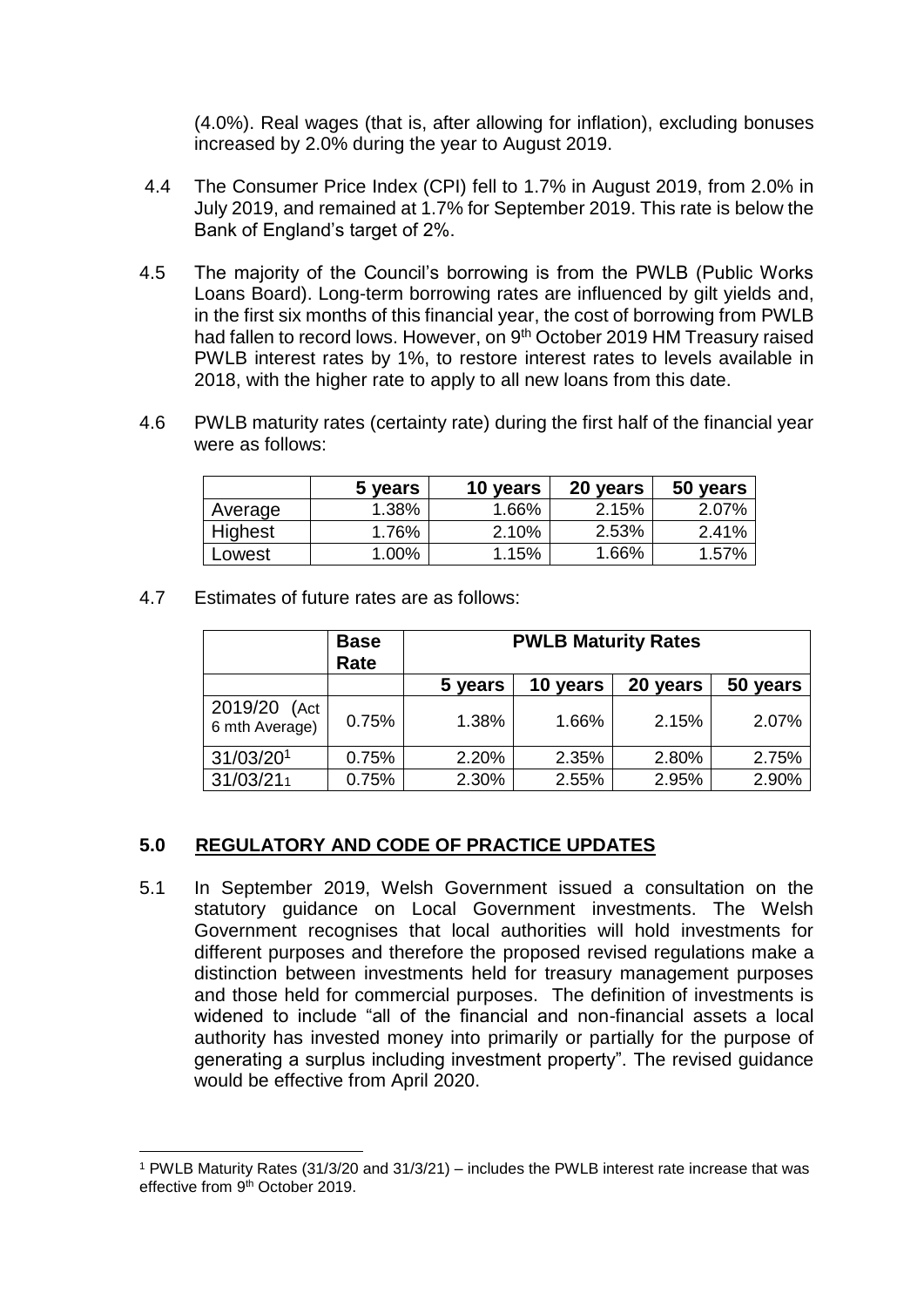5.2 Included at Appendix 1 is an updated Treasury Management Policy Statement and Clauses. The Policy Statement and Clauses have been updated in line with the latest guidance including the CIPFA Treasury Management in the Public Services Code of Practice and Cross-Sectoral Guidance Notes. The Treasury Management Policy Statement defines the policies and objectives of the Council's treasury management activities.

### **6.0 BORROWING ACTIVITY AND RESULTS**

- 6.1 The borrowing strategy for 2019/20, approved by Council in March 2019, reported that the Director of Finance and Digital Services, as Section 151 Officer (or in his absence the Deputy Section 151 Officer), under delegated powers, will take the most appropriate form of borrowing depending upon the prevailing interest rates at the time, and taking into account advice provided by our advisors.
- 6.2 In March, the borrowing requirement was estimated to be £44.0m based on the Capital Programme at that time. The borrowing requirement for 2019/20 has increased to £46.7m as at 30<sup>th</sup> September 2019. The increase is due to revised delivery timescales for projects, including the re-profiling of expenditure on school modernisation projects.
- 6.3 It was also reported that the Council would monitor prevailing PWLB rates for any opportunities to reschedule debt to generate savings. I can report that to the 30<sup>th</sup> September this financial year, the Council has not had a viable option to reschedule debt. Affordability and the cost of carry remained important influences on the Council's borrowing strategy. Whilst short-term borrowing was taken during the first half of 2019/20, the Council also took the opportunity, in line with advice, to take longer-term debt, to take advantage of favourable PWLB rates.

| <b>Date</b>                    | Loan Type                  | <b>PWLB</b><br>Loan<br><b>Amount</b> | <b>Period</b> | Rate |
|--------------------------------|----------------------------|--------------------------------------|---------------|------|
|                                |                            | £M                                   |               | %    |
| 5th July 2019                  | <b>EIP(Certainty Rate)</b> | 30.000                               | 15 years      | 1.41 |
| 5 <sup>th</sup> August 2019    | <b>EIP(Certainty Rate)</b> | 10.000                               | 15 years      | 1.30 |
| 6 <sup>th</sup> August 2019    | <b>EIP(Certainty Rate)</b> | 10.000                               | 15 years      | 1.25 |
| 29th August 2019               | <b>EIP(Certainty Rate)</b> | 10.000                               | 12.5 years    | 1.06 |
| 5 <sup>th</sup> September 2019 | <b>EIP(Certainty Rate)</b> | 20.000                               | 12.5 years    | 1.00 |
| Total                          |                            | 80.000                               |               |      |

6.4 A breakdown of PWLB long term borrowing undertaken during the first six months of the year is set out below:

The EIP rate refers to the half yearly equal instalments of principal repayments of *the loan*.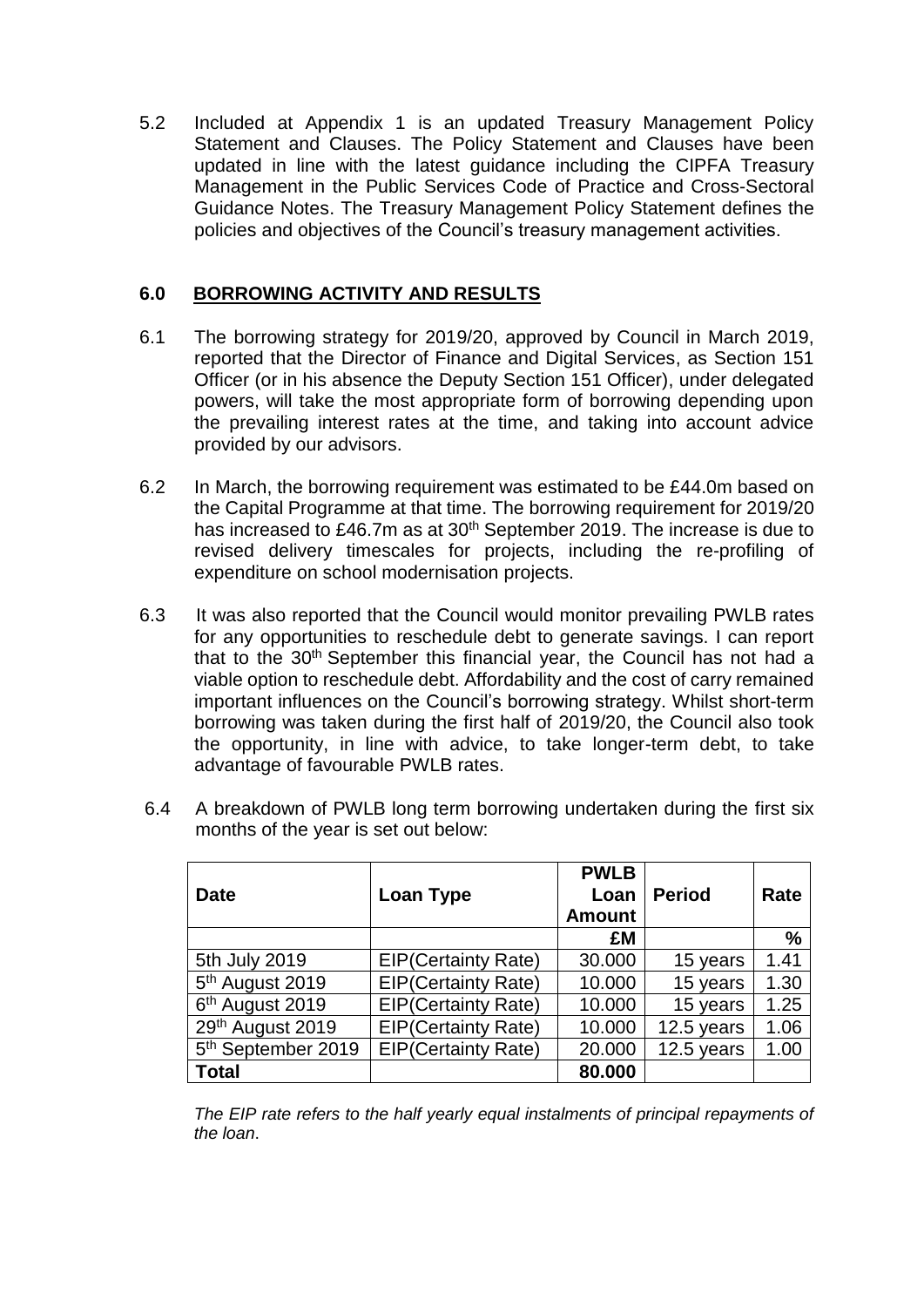The graph below shows the changes in the longer term PWLB borrowing rates during the first six months:



- 6.5 In line with the above strategy, this Council has not borrowed in advance of need during the first 6 months of the year and has no current intention to borrow in advance during the remainder of 2019/20.
- 6.6 No variance is currently being projected for net capital charges, as at  $30<sup>th</sup>$ September 2019, which have a budget for 2019/20 of £18.9m. This is being achieved despite the challenges faced with investment income and maintaining our low risk strategy.

# **7.0 CERTAINTY RATE**

7.1 The "certainty rate", whereby local authorities are able to access borrowing at 0.2% below published PWLB rates was available from HM Treasury again for this year. Authorities were required to provide an indication of their potential borrowing requirements for the next 3 years. This Council provided such information to HM Treasury and will continue to be able to access the discounted rate up to 31<sup>st</sup> October 2020.

#### **8.0 ESTIMATED AND ACTUAL TREASURY POSITION AND PRUDENTIAL AND TREASURY MANAGEMENT INDICATORS**

8.1 During the six months to 30<sup>th</sup> September 2019, the Council operated within its prudential limits set out in the Prudential Code report approved by Council in March 2019. Details of limits and actual performance are as follows: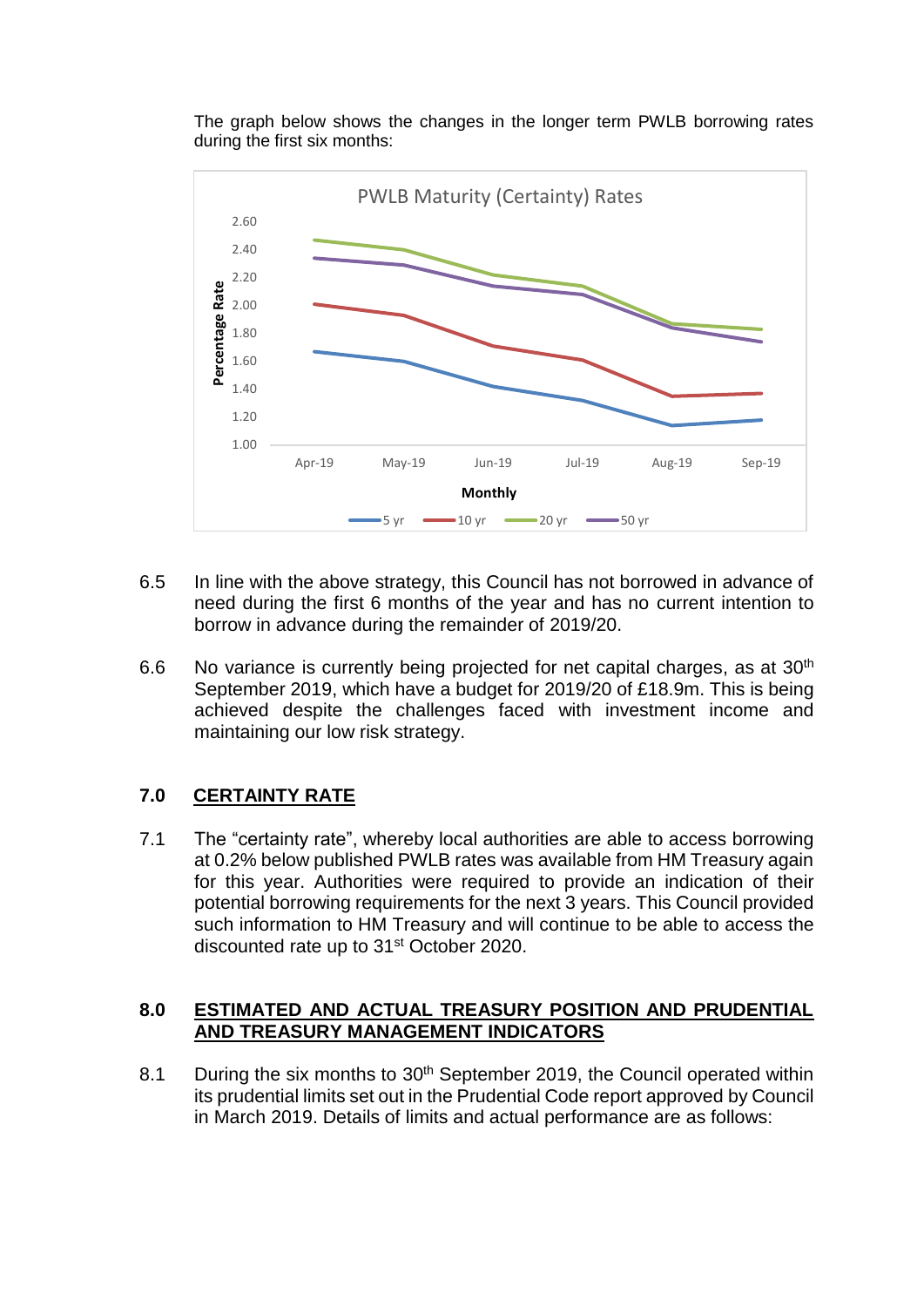# **8.2 Capital Expenditure and the Capital Financing Requirement**

8.2.1 The Capital Expenditure plans of the Council are primarily financed by capital receipts and capital grants. The remaining element which cannot be immediately financed from other resources will constitute our borrowing requirement. The estimated level of available capital resources is provided in summary as the Capital Expenditure Indicator below.

|  |  | <b>Indicator: Capital Expenditure</b> |
|--|--|---------------------------------------|
|--|--|---------------------------------------|

|                      | 2019/20         | 2019/20   | 2020/21        | 2021/22         |
|----------------------|-----------------|-----------|----------------|-----------------|
|                      | Original        | Projected | <b>Revised</b> | <b>Revised</b>  |
|                      | <b>Estimate</b> | Outturn   | Estimate       | <b>Estimate</b> |
|                      | £M              | £M        | £M             | £M              |
| Supported spend      | 81.643          | 112.404   | 37.727         | 19.522          |
| Unsupported spend    | 37.047          | 39.822    | 11.807         | 2.756           |
| <b>Total spend</b>   | 118.690         | 152.226   | 49.534         | 22.278          |
| Financed by:-        |                 |           |                |                 |
| <b>Borrowing</b>     | 43.953          | 46.728    | 18.713         | 9.662           |
| <b>Other Capital</b> | 74.737          | 105.498   | 30.821         | 12.616          |
| Resources (Grants,   |                 |           |                |                 |
| Capital Receipts)    |                 |           |                |                 |

- 8.2.2 The Capital Financing Requirement (CFR) represents the Council's underlying need to borrow for capital purposes. The CFR is capital expenditure that has not yet been paid for from either revenue or capital resources.
- 8.2.3 The Council's expectation for the CFR for the next three years is shown below.

|                     | 2019/20         | 31/03/20  | 2020/21         | 2021/22         |
|---------------------|-----------------|-----------|-----------------|-----------------|
|                     | 31/03/20        | Projected | 31/03/21        | 31/03/22        |
|                     | Original        | Outturn   | <b>Revised</b>  | <b>Revised</b>  |
|                     | <b>Estimate</b> | £M        | <b>Estimate</b> | <b>Estimate</b> |
|                     |                 |           | £M              | £M              |
|                     | £M              |           |                 |                 |
| <b>CFR</b>          | 505.600         | 503.721   | 508.704         | 504.042         |
| Net movement in CFR |                 |           | 4.983           | (4.662)         |

### **Indicator: Capital Financing Requirement (CFR)**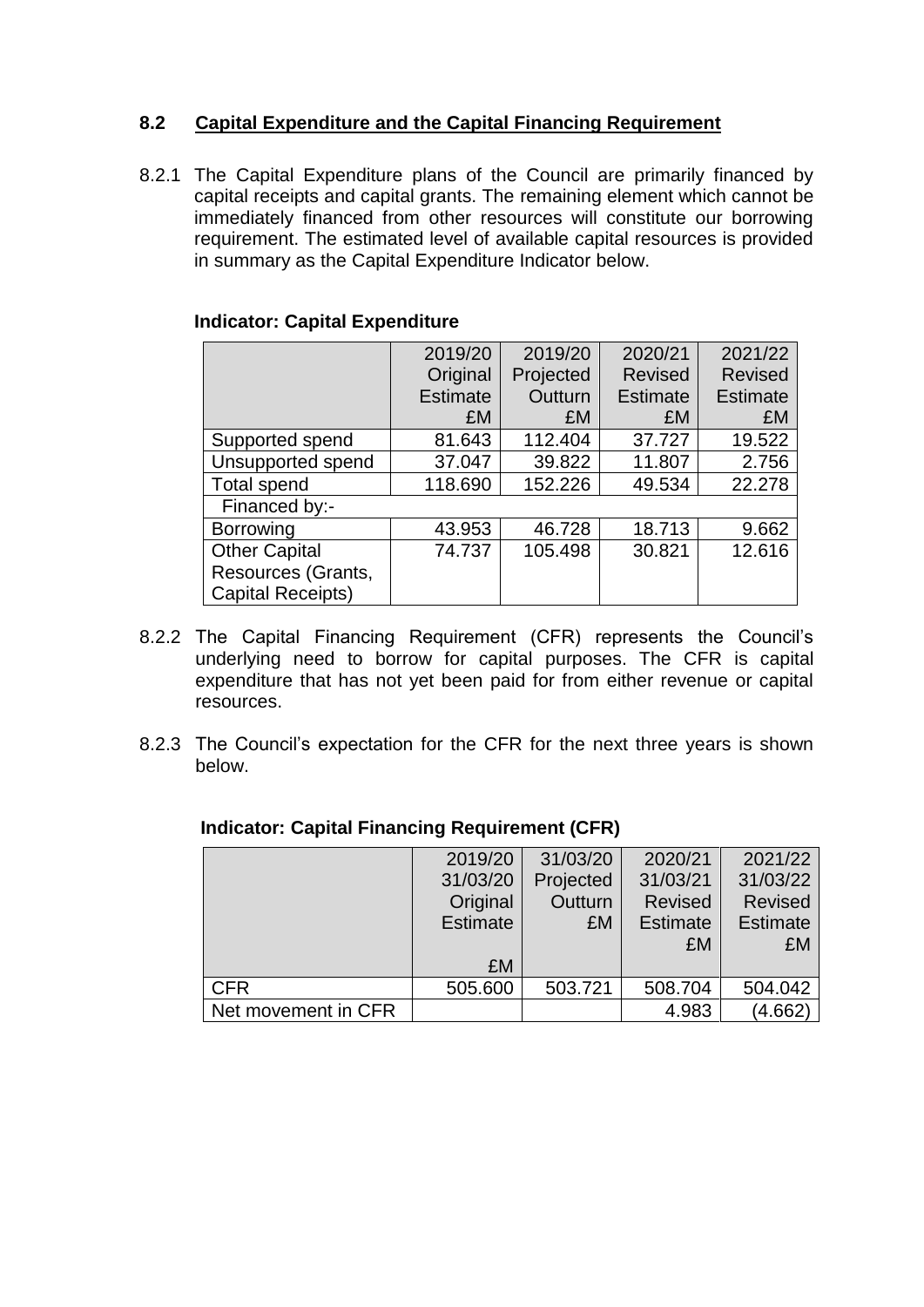8.2.4 The expected external debt for each year is as detailed below.

|                                | 30/09/19<br><b>Actuals</b> | 2019/20<br>31/03/20<br>Original<br><b>Estimate</b> | 2019/20<br>31/03/20<br><b>Revised</b><br><b>Estimate</b> | 2020/21<br>31/03/21<br><b>Revised</b><br><b>Estimate</b> | 2021/22<br>31/03/22<br><b>Revised</b><br><b>Estimate</b> |
|--------------------------------|----------------------------|----------------------------------------------------|----------------------------------------------------------|----------------------------------------------------------|----------------------------------------------------------|
|                                | £M                         | £M                                                 | £M                                                       | £M                                                       | £M                                                       |
| <b>Borrowing</b>               | 357.854                    | 378.447                                            | 374.645                                                  | 424.193                                                  | 463.707                                                  |
| Other long term<br>liabilities | 0.457                      | 0.584                                              | 0.584                                                    | 0.583                                                    | 0.583                                                    |
| <b>Total External</b><br>Debt  | 358.311                    | 379.031                                            | 375.229                                                  | 424.776                                                  | 464.290                                                  |

#### **Indicator: External Debt**

8.2.5 Other Long Term Liabilities represents the Council's obligation under its finance leases.

# **9.0 LIMITS TO BORROWING ACTIVITY**

9.1 The first key control over the Council's activity is to ensure that, over the medium term, borrowing will only be for a capital purpose. The Council needs to ensure that external borrowing does not exceed the total of the capital financing requirement in the preceding year plus the estimate of the additional capital financing requirement for the next three financial years. This allows some flexibility within a three-year period to deliver an effective Treasury Management strategy.

# **Borrowing Activity (Gross Borrowing)**

|                          | 30/09/19       | 2019/20         | 2019/20         | 2020/21         | 2021/22         |
|--------------------------|----------------|-----------------|-----------------|-----------------|-----------------|
|                          | <b>Actuals</b> | 31/03/20        | 31/03/20        | 31/03/21        | 31/03/22        |
|                          |                | Original        | <b>Revised</b>  | <b>Revised</b>  | <b>Revised</b>  |
|                          |                | <b>Estimate</b> | <b>Estimate</b> | <b>Estimate</b> | <b>Estimate</b> |
|                          | £M             | £M              | £M              | £M              | £M              |
| <b>Gross Borrowing</b>   |                |                 |                 |                 |                 |
| (inc. Other Long         | 358.311        | 379.031         | 375.229         | 424.776         | 464.290         |
| Term Liabilities)        |                |                 |                 |                 |                 |
| <b>Capital Financing</b> |                | 505.600         | 503.721         | 508.704         | 504.042         |
| Requirement              |                |                 |                 |                 |                 |

9.2 The Authorised Limit represents the limit beyond which borrowing is prohibited, and needs to be set, monitored and revised by Members. It reflects the maximum level of borrowing to fund existing capital commitments, which could be afforded in the short term, but is not sustainable. It is the expected maximum borrowing need, with some added headroom for unexpected movements. It is proposed that these limits be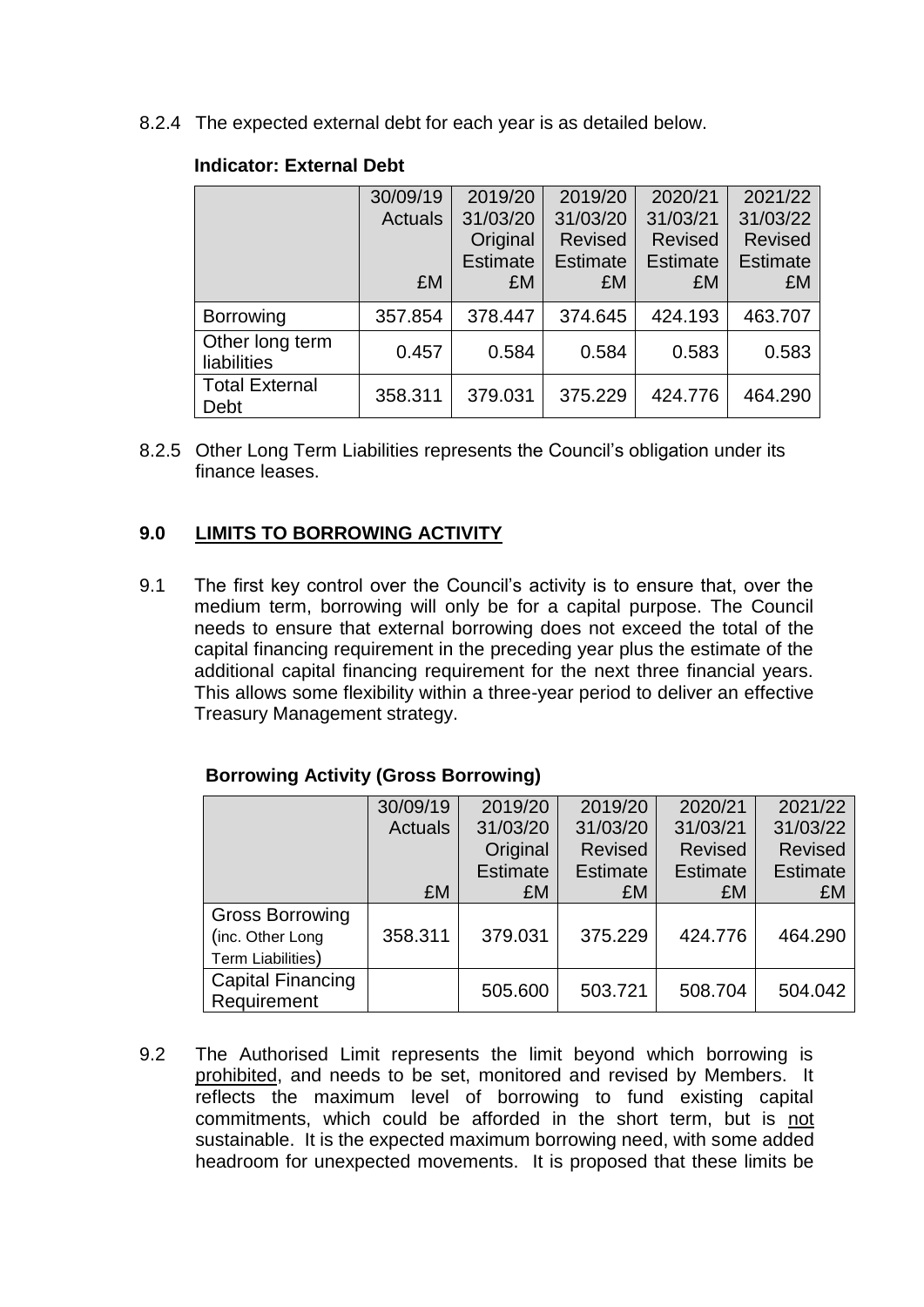amended in line with increases to the underlying need to borrow, that is, the Capital Financing Requirement.

|                                | 2019/20<br>30/09/19<br><b>Actuals</b> | 2019/20<br>Limit | 2020/21<br>Limit | 2021/22<br>Limit |
|--------------------------------|---------------------------------------|------------------|------------------|------------------|
|                                | £M                                    | £M               | £M               | £M               |
| <b>Gross Borrowing</b>         | 357.854                               | 510.000          | 510.000          | 510.000          |
| Other long term<br>liabilities | 0.457                                 | 2.000            | 2.000            | 2.000            |
| <b>Authorised Limit</b>        | 358.311                               | 512.000          | 512.000          | 512.000          |

### **Indicator: The Authorised Limit**

9.3 The Operational Boundary is based on the probable external debt during the course of the year; actual borrowing could vary around this boundary, for short times, during the year. It should act as an indicator to ensure the Authorised Limit is not breached.

### **Indicator: The Operational Boundary**

|                                 | 2019/20<br>30/09/19 | 2019/20<br><b>Estimate</b> | 2020/21<br><b>Estimate</b> | 2021/22<br><b>Estimate</b> |
|---------------------------------|---------------------|----------------------------|----------------------------|----------------------------|
|                                 | <b>Actuals</b>      |                            |                            |                            |
|                                 | £M                  | £M                         | £M                         | £M                         |
| <b>Gross Borrowing</b><br>Limit | 357.854             | 380.000                    | 425.000                    | 460.000                    |
| Other long term<br>liabilities  | 0.457               | 1.000                      | 1.000                      | 1.000                      |
| Operational<br>Boundary         | 358.311             | 381.000                    | 426.000                    | 461.000                    |

# **10.0 AFFORDABILITY PRUDENTIAL INDICATORS**

- 10.1 Previous sections have covered overall capital and control of borrowing indicators, but there is also a requirement to assess the affordability of capital investment plans. This provides an indication of the impact of the capital investment plans on the overall Council finances.
- 10.2 The Ratio of Financing Costs to Net Revenue Stream identifies the trend in the cost of capital (borrowing costs net of interest and investment income) against the "net revenue stream". The net revenue stream for the General Fund is the amount collectable from Council Tax payers added to the Council's Revenue Support Grant (RSG) and Non Domestic Rates (NDR). The key use of this indicator is to compare trends in the ratio of financing costs to the net revenue stream, over time.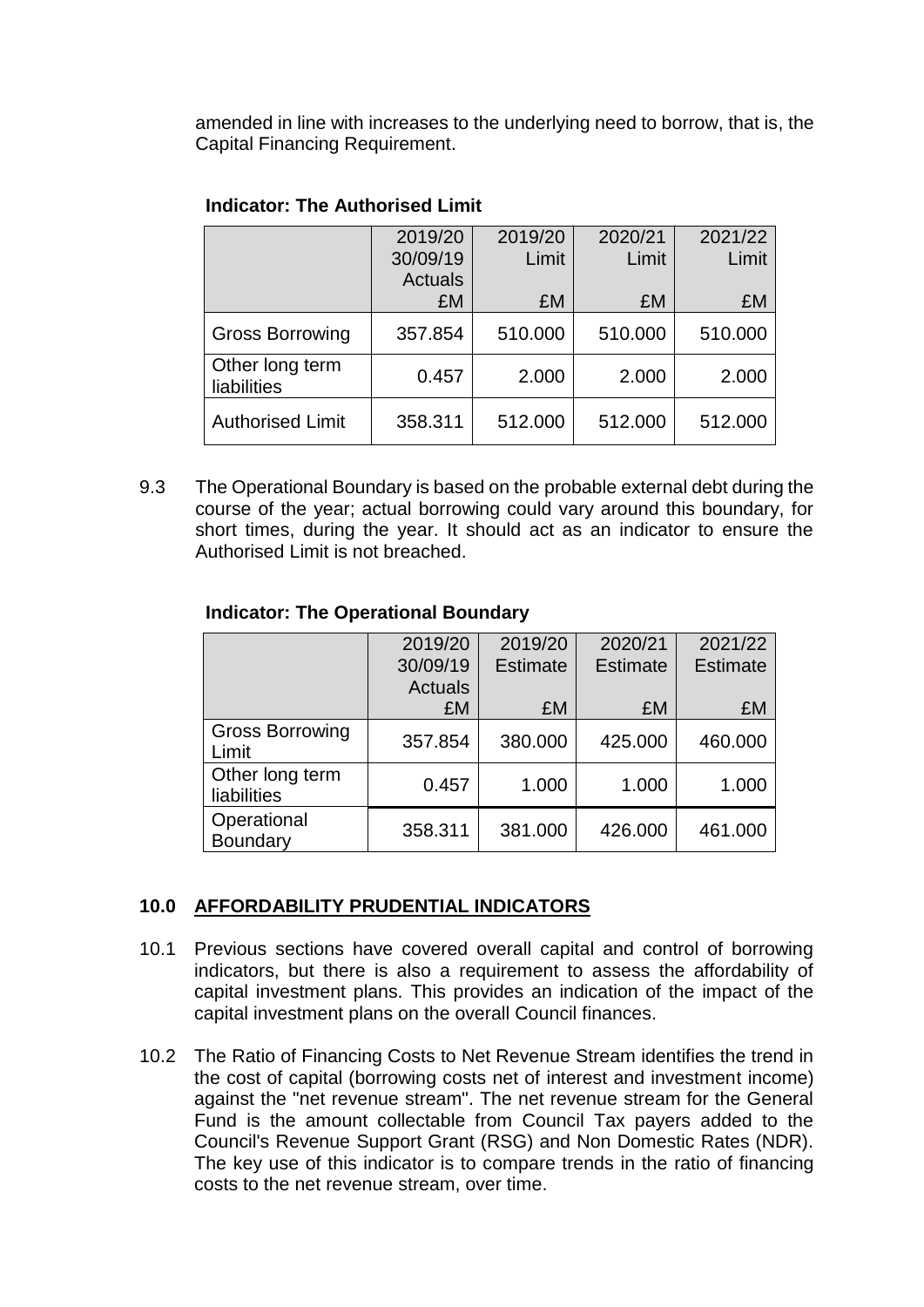|                     | 2019/20  | 2019/20        | 2020/21  | 2021/22         |
|---------------------|----------|----------------|----------|-----------------|
|                     | Original | <b>Revised</b> | Revised  | Revised         |
|                     | Estimate | Estimate       | Estimate | <b>Estimate</b> |
| <b>General Fund</b> | 4.86%    | 4.95%          | 5.38%    | $5.57\%$        |

#### **Indicator: Ratio of Financing Costs to Net Revenue Stream**

- 10.3 A LOBO is a financial instrument called a "Lender's Option Borrower's Option". It provides a lower rate of interest for the initial period and a higher rate for the rest of its term (reversionary period), albeit that the higher rate was comparable with interest rates prevailing at the time the loans were taken. At the end of the initial period and at six monthly intervals, the lender has the option to increase the interest rate payable. This provides the Council with the option to repay the loan if the terms are not acceptable. It is the view of our Treasury Management Advisors that it is unlikely the LOBO's will be called within this financial year.
- 10.4 The revised amount of LOBO debt held in 2019/20 is £31m, 9%. Although not a requirement of the Prudential Code, an internal limit of LOBO debt is set as follows:

|                    | £M | % of Debt |
|--------------------|----|-----------|
|                    |    | Portfolio |
| <b>LOBO Limits</b> | 50 |           |

10.5 The maturity structure indicator sets gross limits to reduce the Council's exposure to large fixed rate sums falling due for refinancing annually. The Code of Practice requires LOBO's to be represented in the maturity structure at the next option date, hence the table below demonstrates a high maturity within 12 months.

#### **Indicator: Maturity Structure**

|                      | 2019/20    | Upper | Lower |
|----------------------|------------|-------|-------|
|                      | Actuals as | Limit | Limit |
|                      | at         |       |       |
|                      | 30/09/19   |       |       |
| Under 12 months      | 13%        | 70%   | 0%    |
| 12 months to 2 years | 3%         | 70%   | $0\%$ |
| 2 years to 5 years   | 10%        | 60%   | 0%    |
| 5 years to 10 years  | 17%        | 70%   | $0\%$ |
| 10 years to 20 years | 8%         | 90%   | $0\%$ |
| 20 years to 30 years | 0%         | 90%   | 0%    |
| 30 years to 40 years | 49%        | 90%   | $0\%$ |
| 40 years to 50 years | 0%         | 90%   | $0\%$ |

10.6 In order to maximise investment returns there could be opportunities for sums to be invested for longer than one year. This would only be undertaken with a prudent view of the primary considerations of security and liquidity.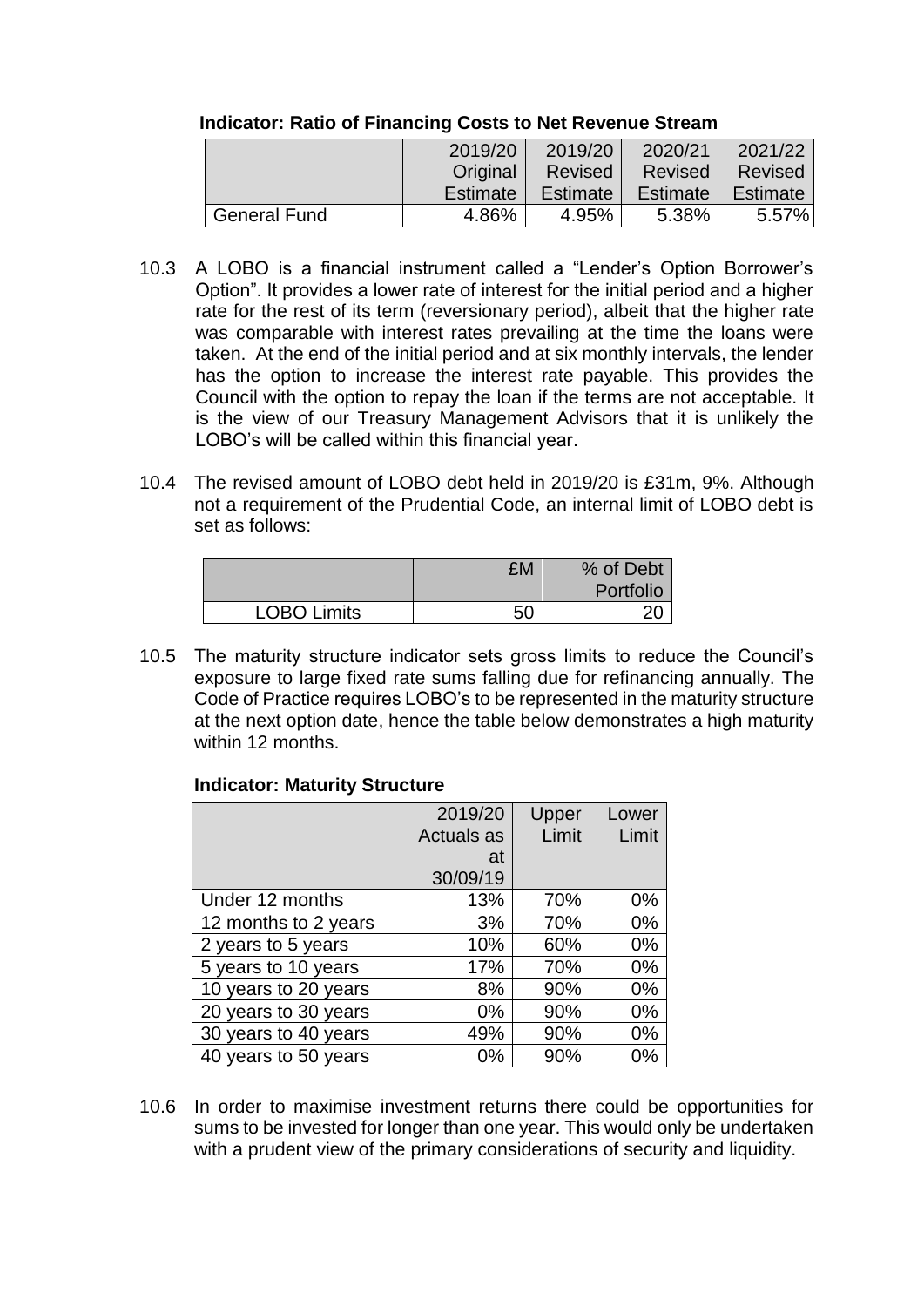# **11.0 NON SPECIFIED INVESTMENTS**

- 11.1 The Investment Strategy enables lending to organisations upon which we undertake appropriate due diligence and put in place appropriate security arrangements. Such loans could result in the Council being able to achieve better investment returns at an acceptable level of risk and to secure base budget savings over the short to medium term to protect frontline services whilst supporting initiatives for purposes relevant to Council functions and priorities.
- 11.2 Investment decisions in these "Non Specified Investments" are subject to S151 officer determination, following appropriate due diligence and subject to appropriate and acceptable security arrangements being in place as part of the commercial agreement.
- 11.3 The maximum exposure for this type of investment is set at £25M with a maximum maturity limit of 30 years.
- 11.4 Such transactions will be included in the indicators reported as part of the quarterly performance reports and statutory Treasury Management Reports.

#### **Indicator: Total principal funds invested for periods longer than 1 year:**

|                                        |       | 31/03/20 |
|----------------------------------------|-------|----------|
|                                        | Limit | Estimate |
| Maximum principal sums invested over 1 | £25m  | £4.5 $m$ |
| vear                                   |       |          |

- 11.5 The £4.5m represents the Council's commercially agreed 10-year loan to **Trivallis**
- 11.6 For measuring the Council's exposure to interest rate risk, the following table shows the revenue impact of a 1% rise or fall in interest rates (based on borrowing and investments as at 30<sup>th</sup> September 2019):

| <b>Interest Rate Risk</b>                                      | Impact<br>£M |
|----------------------------------------------------------------|--------------|
| One year revenue impact of<br>a 1% rise/fall in interest rates | 0.128        |

# **12.0 INVESTMENT STRATEGY, ACTIVITY & RESULTS**

12.1 The Council manages its investments in-house, investing in line with the Council's approved lender criteria as approved by Council on the 27<sup>th</sup> March 2019.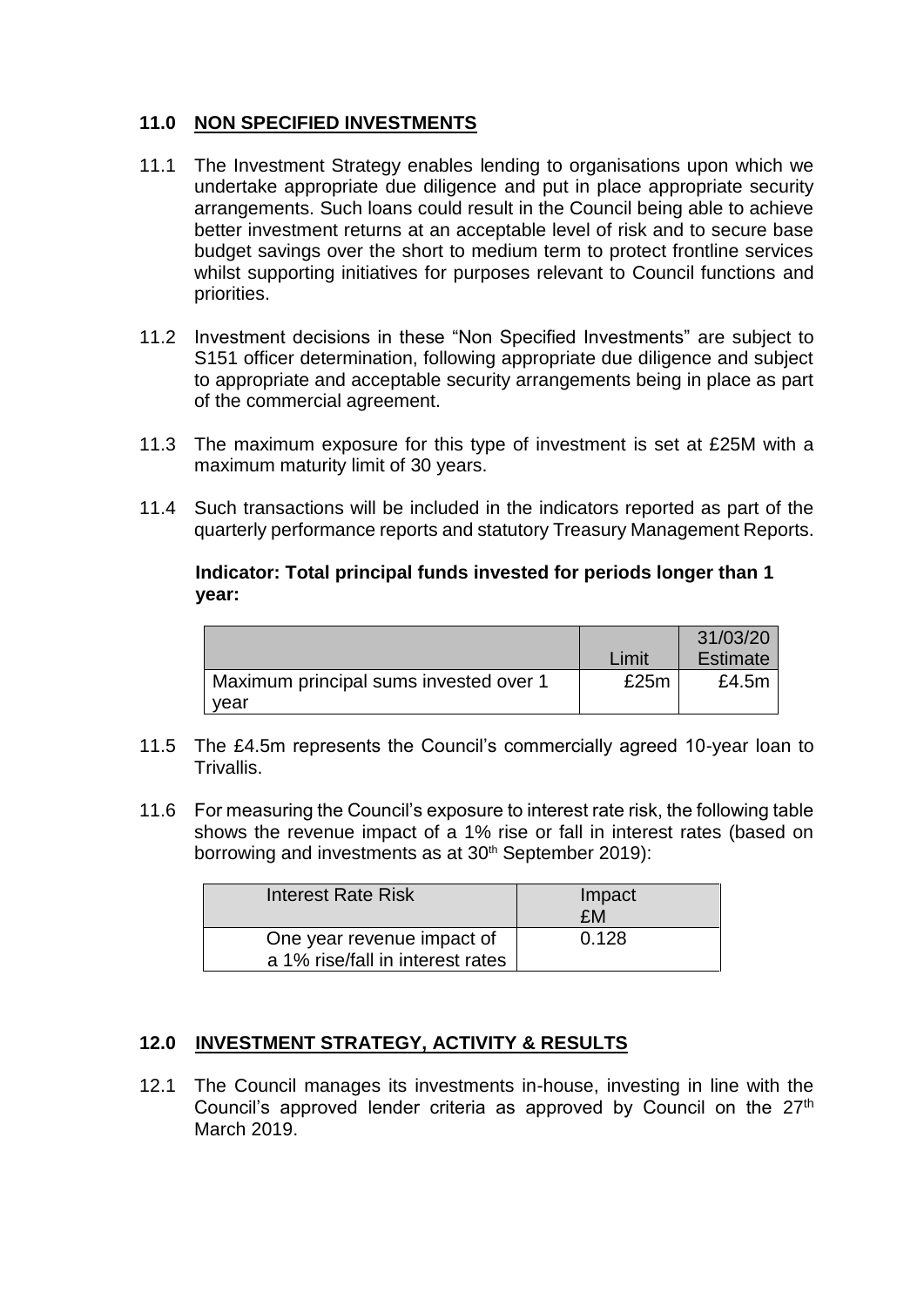- 12.2 Members will recall that following the onset of the unprecedented national and international economic crisis in 2008, all of this Council's cash flows are currently being invested in the Debt Management Account Deposit Facility and other Government backed public sector bodies, in line with the aforementioned approved strategy. This strategy ensures we prioritise **S**ecurity (protecting monies invested), then **L**iquidity (cashflow) and finally **Y**ield (return on investment). The order of these "SLY" priorities are detailed in Investment Guidance produced by the Welsh Government.
- 12.3 I have kept this under constant review subsequently with a view to returning to market investment activity at an appropriate time. To date, the Council has not returned to market investments. Members will be kept informed of any changes as part of the Council's quarterly performance reports.
- 12.4 The following table shows the overall result of the investment activities undertaken by the Council:

|                         | Interest<br>Received | Average<br>Cash | Return on<br>Investments | <b>Benchmark</b><br>Return |
|-------------------------|----------------------|-----------------|--------------------------|----------------------------|
|                         |                      | <b>Balance</b>  |                          |                            |
|                         | £M                   | £M              | $\%$                     | $\%$                       |
| <b>General Balances</b> | 0.96                 | 16.91           | 0.57                     | 0.53                       |

The benchmark for Local Authority internally managed funds is the average 7-day LIBID rate.

#### **13.0 TREASURY MANAGEMENT ADVISORS**

13.1 The Council appointed Arlingclose as its Treasury Management Advisors during March 2019 and they continue to support the Council's Treasury Management function.

# **14.0 TRAINING**

14.1 Officers have attended events hosted by Arlingclose which provide an overview of the economic environment, investment and borrowing, treasury management related accounting changes and associated implications for the Council. In addition, strategy meetings have been held between Arlingclose and officers in July and September this year. Officers continue to receive interest rate information, economic data, credit ratings and general market environment information on a regular basis.

# **15.0 MINIMUM REVENUE PROVISION (MRP)**

15.1 In accordance with legislative requirements applicable to local government (Local Government Act 2003), there is a requirement to charge an amount to revenue each year in respect of capital expenditure that is funded by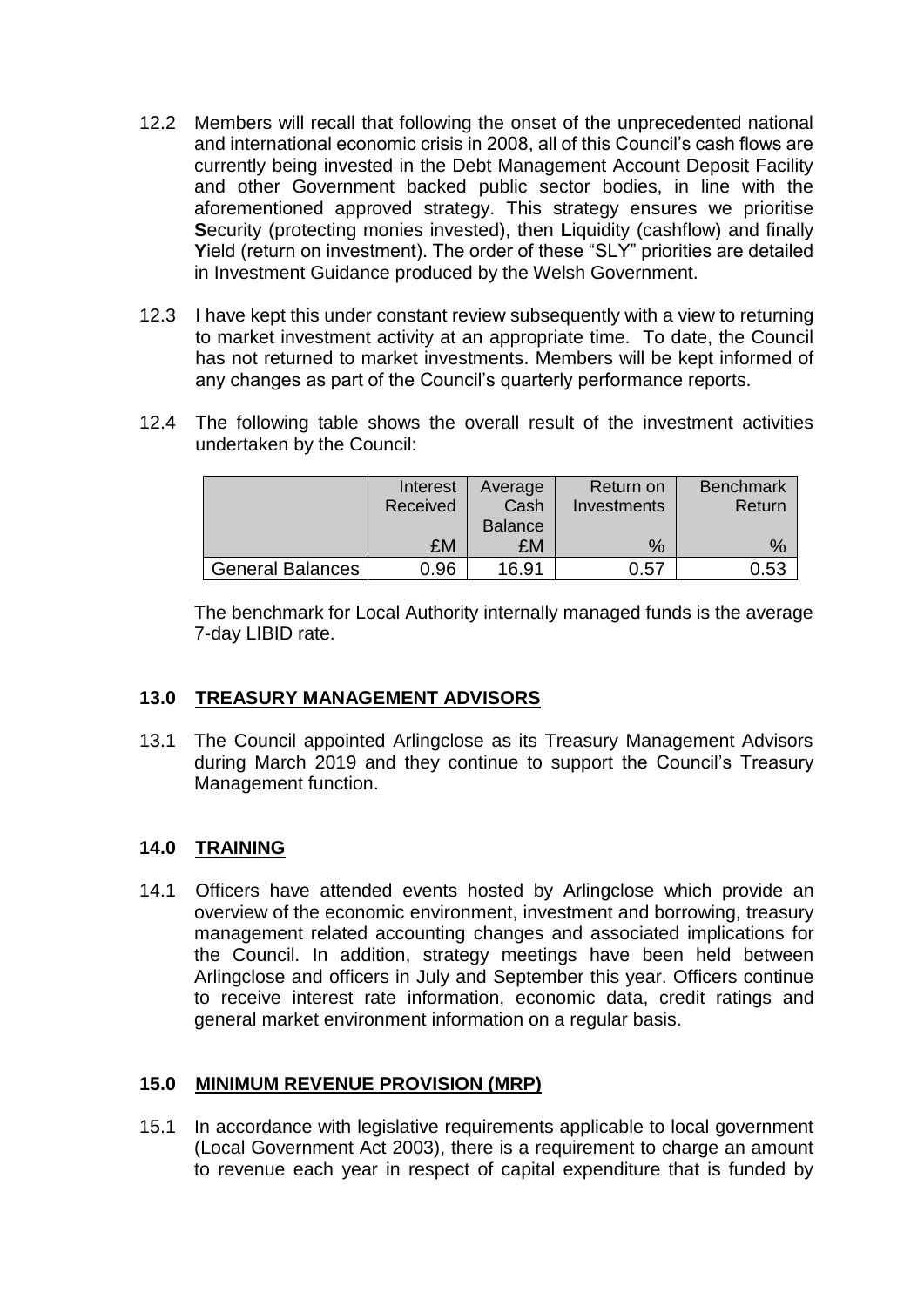borrowing. This charge is known as Minimum Revenue Provision (MRP) and must be a prudent amount in accordance with Welsh Government Statutory Guidance.

15.2 The method of charging MRP for Supported Borrowing is a straight line policy over 40 years. With regard to finance leases MRP is equivalent to the principal value of repayments. With regard to the method of charging MRP to Council Fund Balances in respect of Unsupported Borrowing only, the method used is dependent upon the type of asset being created as set out in the approved MRP Policy statement approved by Council on the 27<sup>th</sup> March 2019.

# **16.0 EQUALITY AND DIVERSITY IMPLICATIONS**

16.1 The report provides an overview of the Council's Treasury Management activities during the first six months of 2019/20 in line with the Treasury Management and Capital Strategies approved by Council in March 2019. As a result, no Equality Impact Assessment is required for the purposes of this report.

### **17.0 CONSULTATION**

17.1 Following consideration by Council, this report will be presented to the Finance and Performance Scrutiny Committee in line with the laid down code of practice "CIPFA Treasury management in the Public Services 2017" and also the Terms of Reference for this Committee.

#### **18.0 FINANCIAL IMPLICATION(S)**

18**.**1 The financial results / implications of the Council's Treasury Management arrangements during the first six months of 2019/20 have been incorporated into quarterly Performance Reports during the year.

#### **19.0 LEGAL IMPLICATIONS** *OR* **LEGISLATION CONSIDERED**

19.1 The report ensures the Council complies with its legal duty under the Local Government Act 2003 and in doing so is in line with the CIPFA Code of Practice on Treasury Management and the CIPFA Prudential Code for Capital Finance in Local Authorities.

#### **20.0 LINKS TO CORPORATE AND NATIONAL PRIORITIES AND THE WELL-BEING OF FUTURE GENERATIONS ACT**

20.1 This report evidences the progress made in delivering the Council's Corporate Plan – '*The Way Ahead'* in particular through supporting the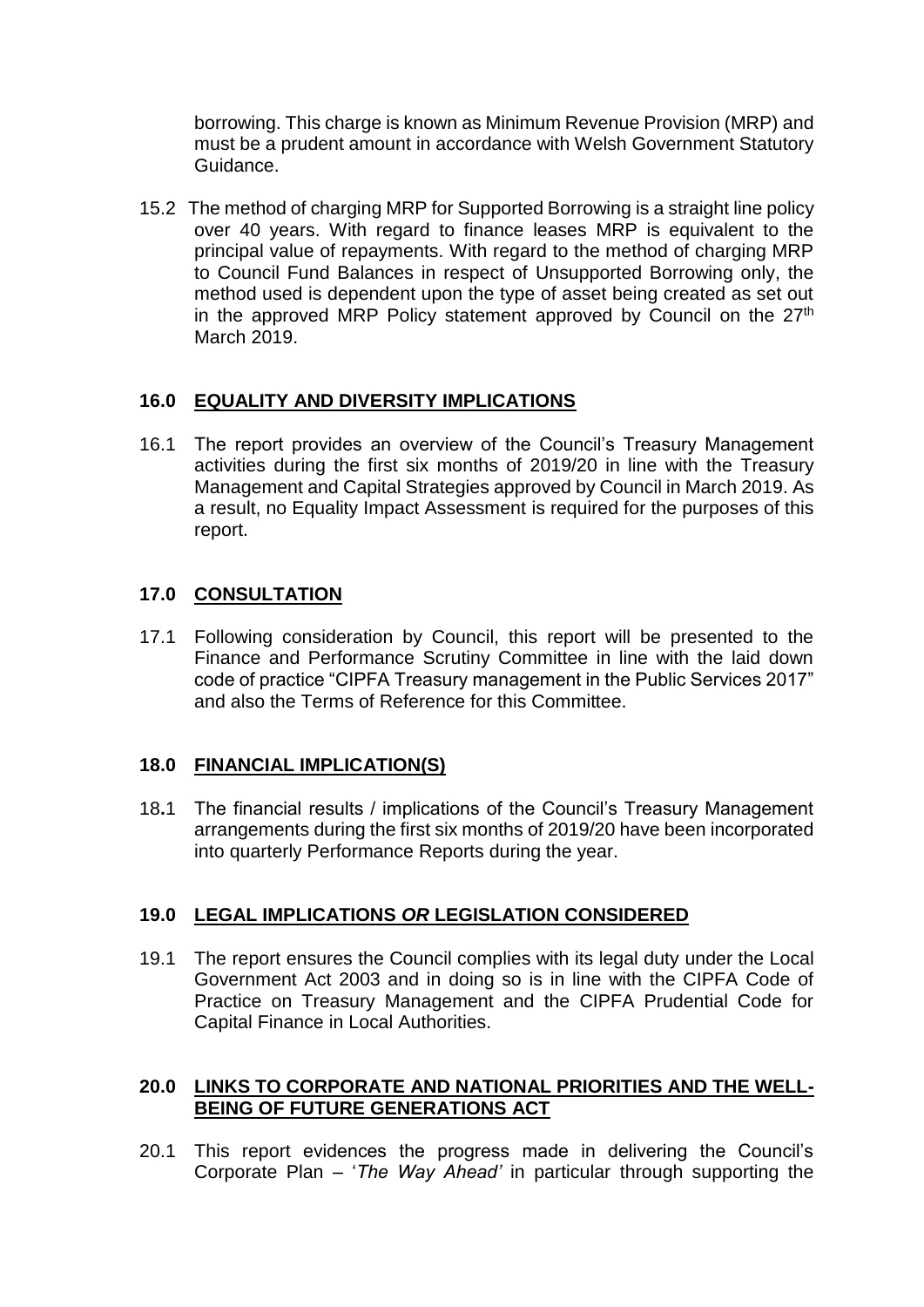'Living Within Our Means' theme by pursuing optimum treasury management performance or return at the same time as managing associated risk.

20.2 The report also supports the Well-being of Future Generations Act in particular 'a globally responsible Wales' through responsible management and investment of the Council's resources.

### **21.0 CONCLUSION**

21.1 The 2019/20 financial year continues to be a challenging year for Treasury Management and this report highlights for Members the Treasury Management activities that have been undertaken between April and September 2019.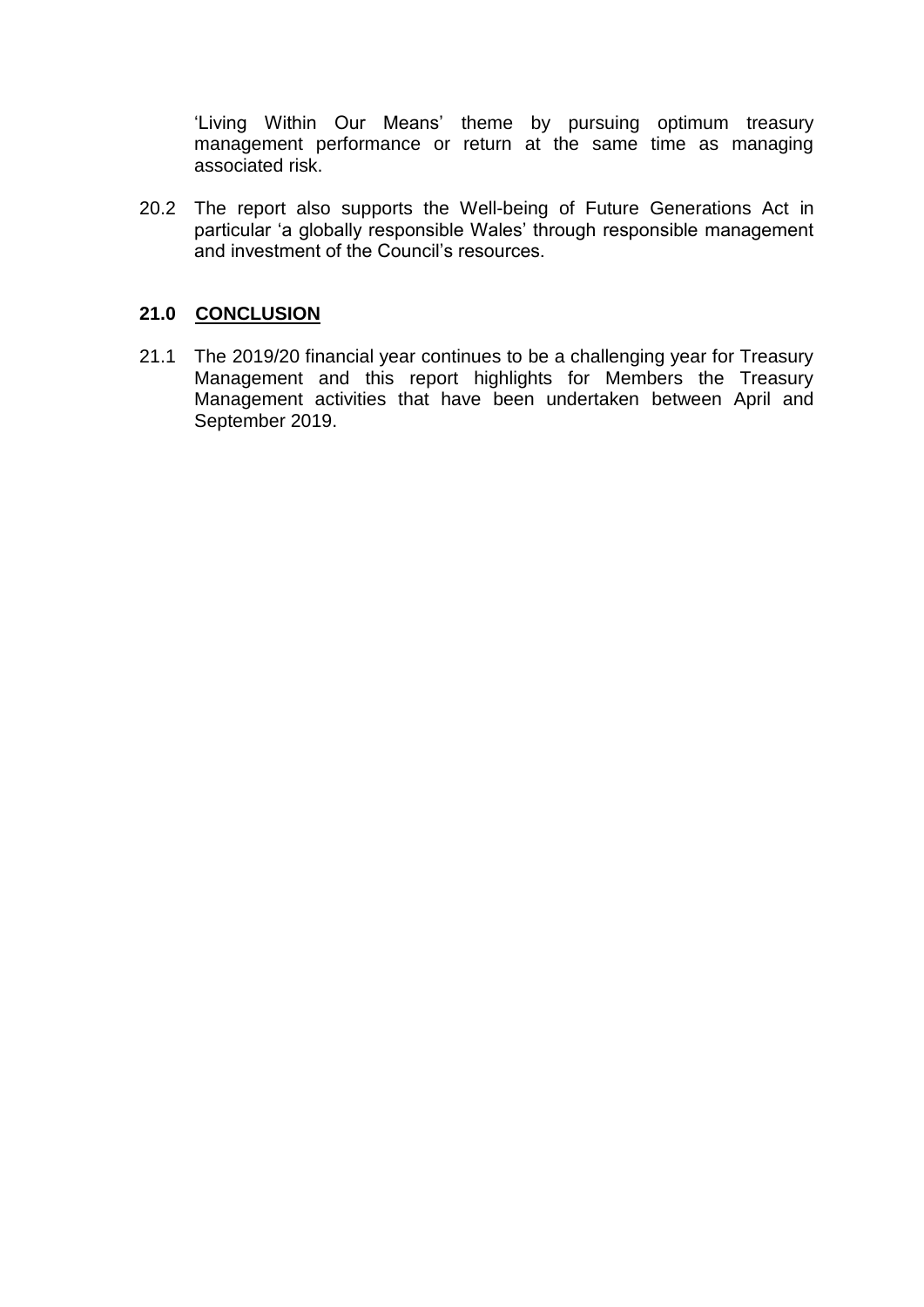# **Appendix 1**

### **TREASURY MANAGEMENT POLICY STATEMENT**

Rhondda Cynon Taf County Borough Council defines the policies and objectives of its treasury management activities as:

- The management of the organisation's borrowing, investments and cash flows, its banking, money market and capital market transactions; the effective control of the risks associated with those activities; and the pursuit of optimum performance consistent with those risks.
- This Authority regards the successful identification, monitoring and control of risk to be the prime criteria by which the effectiveness of its treasury management activities will be measured. Accordingly, the analysis and reporting of treasury management activities will focus on their risk implications for the Authority, and any financial instruments entered into to manage these risks.
- This Authority acknowledges that effective treasury management will provide support towards the achievement of its business and service objectives. It is therefore committed to the principles of achieving value for money in treasury management, and to employing suitable comprehensive performance measurement techniques, within the context of effective risk management.

# **ADOPTION OF TREASURY MANAGEMENT CLAUSES**

- This Authority will create and maintain, as the cornerstones for effective treasury management:
	- o a Treasury Management Policy Statement, stating the policies, objectives and approach to risk management of its treasury management activities; and
	- o suitable treasury management practices (TMPs), setting out the manner in which it will seek to achieve those policies and objectives, and prescribing how it will manage and control those activities.
- This Authority will receive reports on its treasury management policies, practices and activities, including, as a minimum, an annual strategy and plan in advance of the year, a mid-year review and an annual report after its close, in the form prescribed in its TMPs.
- This Authority delegates responsibility for the implementation and regular monitoring of its treasury management policies and practices to Council, and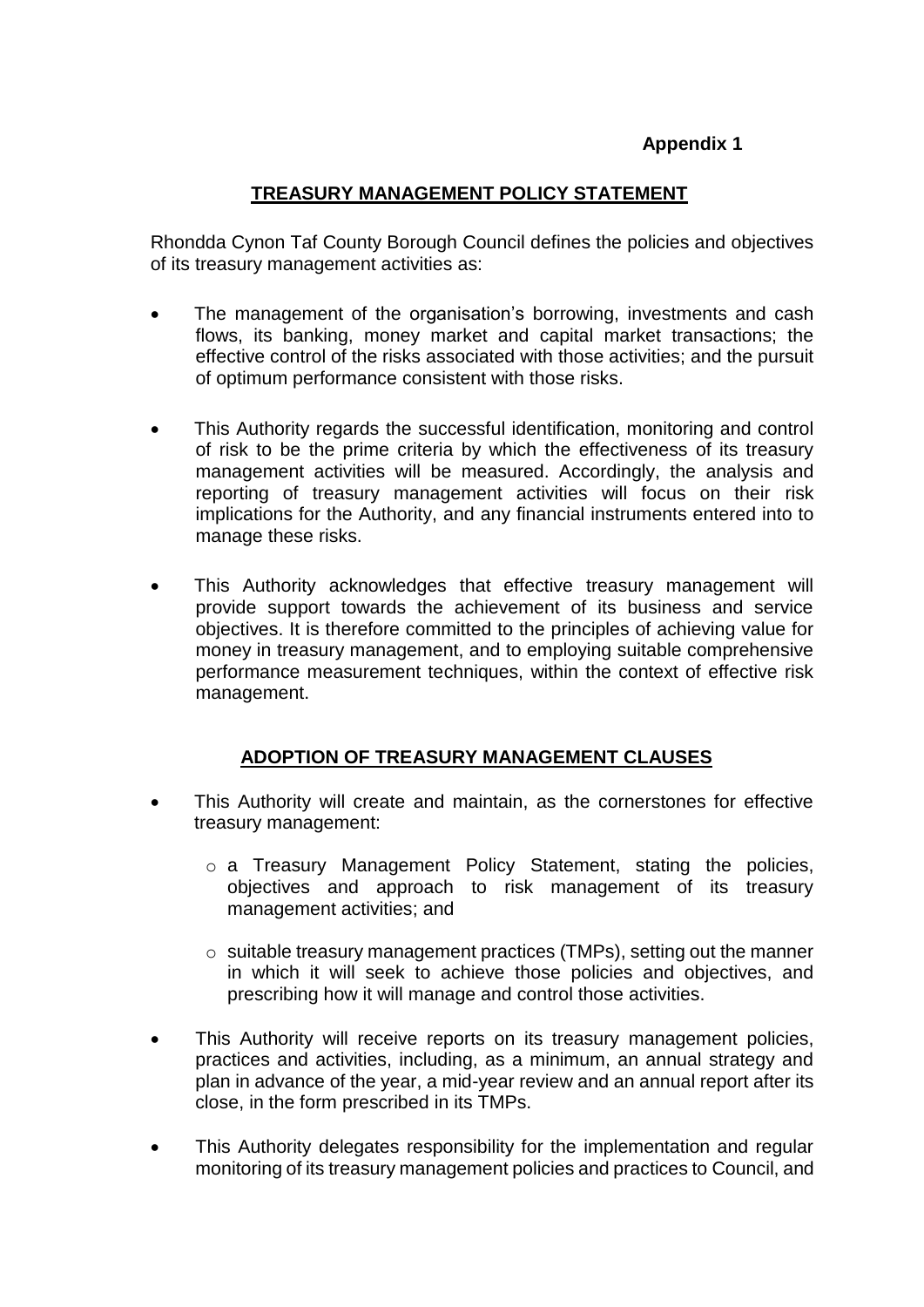for the execution and administration of treasury management decisions to the Director of Finance and Digital Services, who will act in accordance with the organisation's policy statement and TMPs and, if he/she is a CIPFA member, CIPFA's Standard of Professional Practice on Treasury Management.

 This Authority nominates the Finance and Performance Scrutiny Committee to be responsible for ensuring effective scrutiny of the treasury management strategy and policies.

**Other information: Relevant Scrutiny Committee – Finance and Performance Scrutiny Committee**